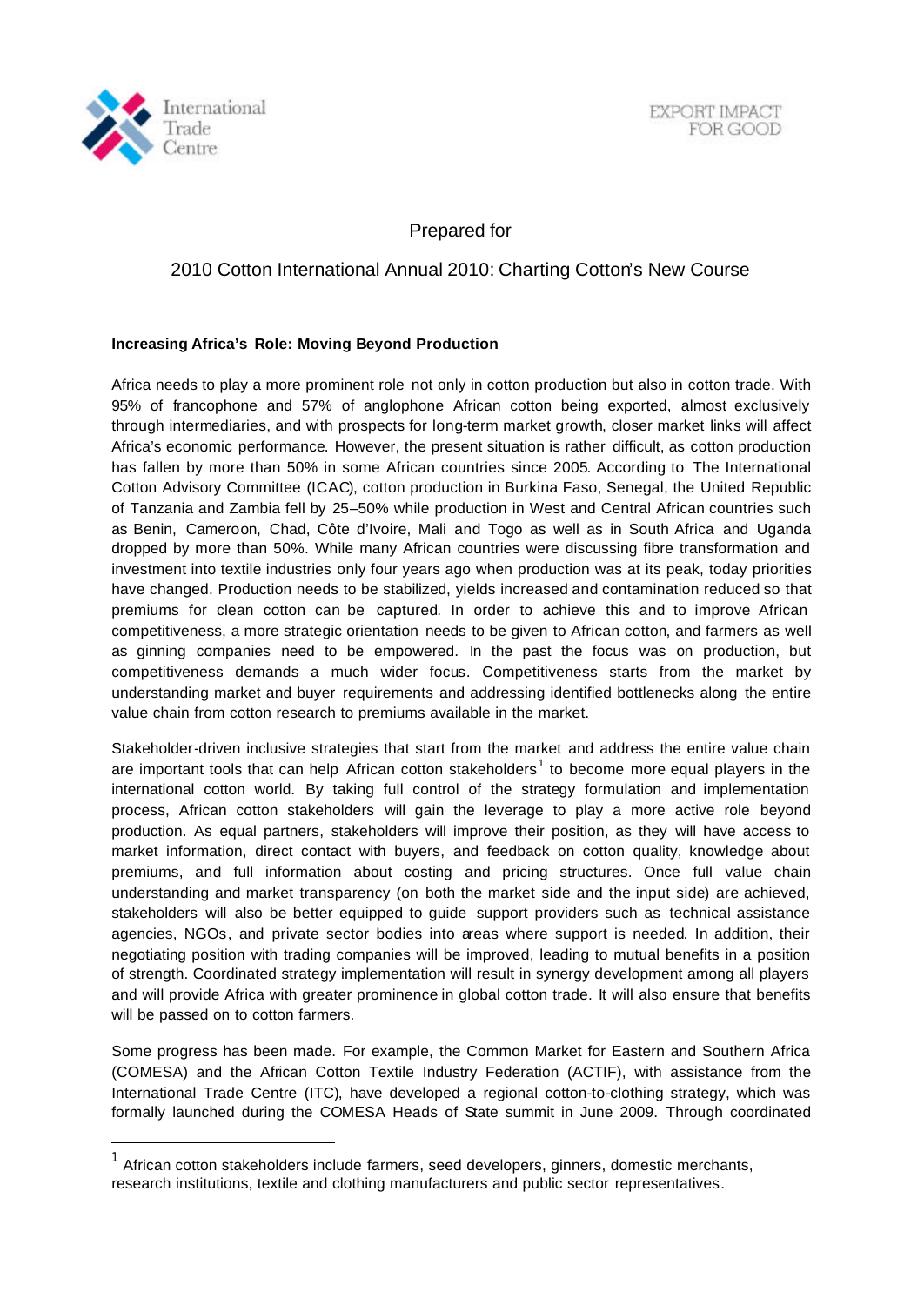strategy implementation, including trade capacity building and South-South cooperation activities, cotton stakeholders are slowly expanding their value chain engagement and are becoming more equal partners. Among other things, three major trade-related bottlenecks are now being addressed:

- **Irregular and non-continuous offer**. National production levels are relatively low compared to major world market competitors. As a result, cotton is on offer during the four or five months of the cotton season only, whereas spinning mills need delivery throughout the year. That makes national stakeholders vulnerable in price negotiations.
- **Contamination and non-differentiation by origin**. While some countries receive price premiums for clean cotton, overall Africa suffers from a bad reputation. Problems with cotton contamination are evident but generalized and African cotton is labelled as contaminated.
- **Local banks need to get closely involved**. As a result of the financial and economic crisis, as well as the sudden price hikes in the cotton sector in March 2008, banks' lending practices have become much more cautious. In many African countries cotton shipments are released only once a reputable international buyer has signed a contract and opened a letter of credit. Many local banks regard only strong international merchants as fully creditworthy. This, however, does not support the idea of developing African cotton stakeholders as equal partners in the international cotton business.

Africa is now addressing these issues:

- In East and Southern Africa the four countries of Mozambique, Zambia, Zimbabwe and Malawi (MoZaZiMa) will work closely together to cooperate along the entire value chain, from seed development to research into joint marketing and promotion of MoZaZiMa origin cotton. This initiative is still in its infancy, but the direction is right.
- In West and Central Africa the African Cotton Association (ACA) is addressing the issue of contamination and is developing a common approach and fibre quality standard at the regional level. This will help to overcome Africa's reputation for delivering highly contaminated cotton. ITC is helping ACA by providing the market perspective and by engaging interested spinning mills and cotton stakeholders from major Asian consuming countries in the process. With improved contamination levels, price premiums are achievable in the future.
- CRDB bank in the United Republic of Tanzania is actively engaged in understanding foreign markets and their requirements, and how to help domestic ginning companies to find more advantageous markets overseas. The presence of a bank during negotiations with foreign clients makes a difference as financial and contractual concerns are immediately addressed. Moreover, CRDB bank also helps its clients to improve operations and follow internationally recognized standards and contract requirements, as well as building an institutional support structure for the cotton industry.

More bottlenecks need to be addressed but the first steps towards increased competitiveness and a more important role for Africa are done.

ITC is supporting the African cotton sector with strategy formulation and implementation. ITC's efforts are aimed at making Africa a stronger player in international cotton trade. This depends on boosting competiveness and establishing stronger links with cotton importers, especially in Asia. To compete better, all stakeholders – from farmers and ginners to commission agents and government officials – need a better understanding of destination markets and consumers, as well as the value chain itself.

Finally, ITC is facilitating cooperation among developing countries, with a special focus on links between Africa and Asia, where about 80% of global cotton is processed. This involves five main themes: